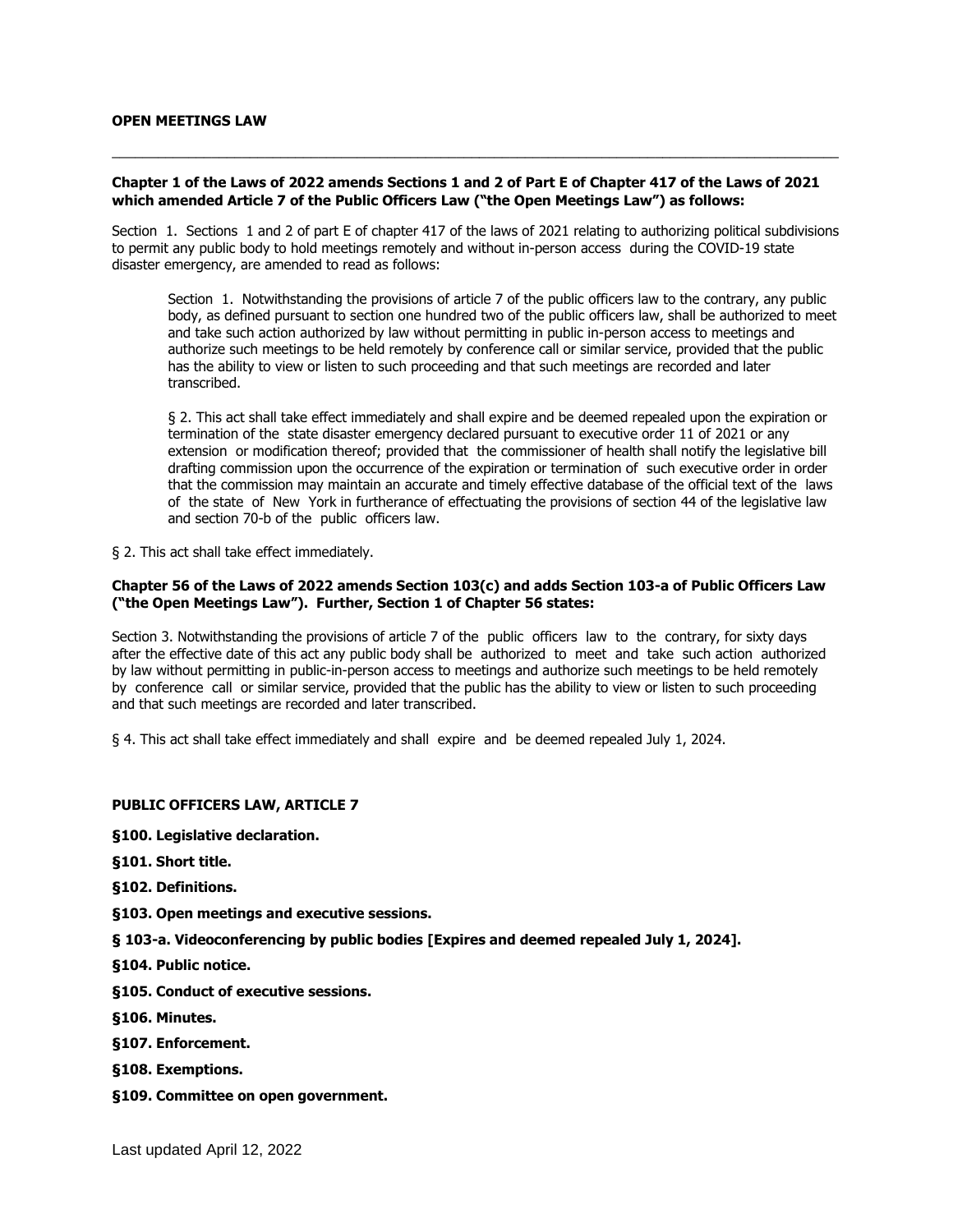# **[§110. Construction with other laws.](#page-5-2)**

## **[§111. Severability.](#page-5-3)**

#### <span id="page-1-0"></span>**§100. Legislative declaration.**

It is essential to the maintenance of a democratic society that the public business be performed in an open and public manner and that the citizens of this state be fully aware of and able to observe the performance of public officials and attend and listen to the deliberations and decisions that go into the making of public policy. The people must be able to remain informed if they are to retain control over those who are their public servants. It is the only climate under which the commonweal will prosper and enable the governmental process to operate for the benefit of those who created it.

#### <span id="page-1-1"></span>**§101. Short title.**

This article shall be known and may be cited as "Open Meetings Law".

#### <span id="page-1-2"></span>**§102. Definitions.**

As used in this article:

1. "Meeting" means the official convening of a public body for the purpose of conducting public business, including the use of videoconferencing for attendance and participation by the members of the public body.

2. "Public body" means any entity, for which a quorum is required in order to conduct public business and which consists of two or more members, performing a governmental function for the state or for an agency or department thereof, or for a public corporation as defined in section sixty-six of the general construction law, or committee or subcommittee or other similar body consisting of members of such public body or an entity created or appointed to perform a necessary function in the decision-making process for which a quorum is required in order to conduct public business and which consists of two or more members. A necessary function in the decision-making process shall not include the provision of recommendations or guidance which is purely advisory and which does not require further action by the state or agency or department thereof or public corporation as defined in section sixty-six of the general construction law.

3. "Executive session" means that portion of a meeting not open to the general public.

## <span id="page-1-3"></span>**§103. Open meetings and executive sessions.**

(a) Every meeting of a public body shall be open to the general public, except that an executive session of such body may be called and business transacted thereat in accordance with section one hundred five of this article.

(b) Public bodies shall make or cause to be made all reasonable efforts to ensure that meetings are held in facilities that permit barrier-free physical access to the physically handicapped, as defined in subdivision five of section fifty of the public buildings law.

(c) A public body shall provide an opportunity for the public to attend, listen and observe meetings in at least one physical location at which a member participates.

(d) Public bodies shall make or cause to be made all reasonable efforts to ensure that meetings are held in an appropriate facility which can adequately accommodate members of the public who wish to attend such meetings.

\* NB There are 2 sub (d)'s

(d) 1. Any meeting of a public body that is open to the public shall be open to being photographed, broadcast, webcast, or otherwise recorded and/or transmitted by audio or video means. As used herein the term "broadcast" shall also include the transmission of signals by cable.

2. A public body may adopt rules, consistent with recommendations from the committee on open government, reasonably governing the location of equipment and personnel used to photograph, broadcast, webcast, or otherwise record a meeting so as to conduct its proceedings in an orderly manner. Such rules shall be conspicuously posted during meetings and written copies shall be provided upon request to those in attendance.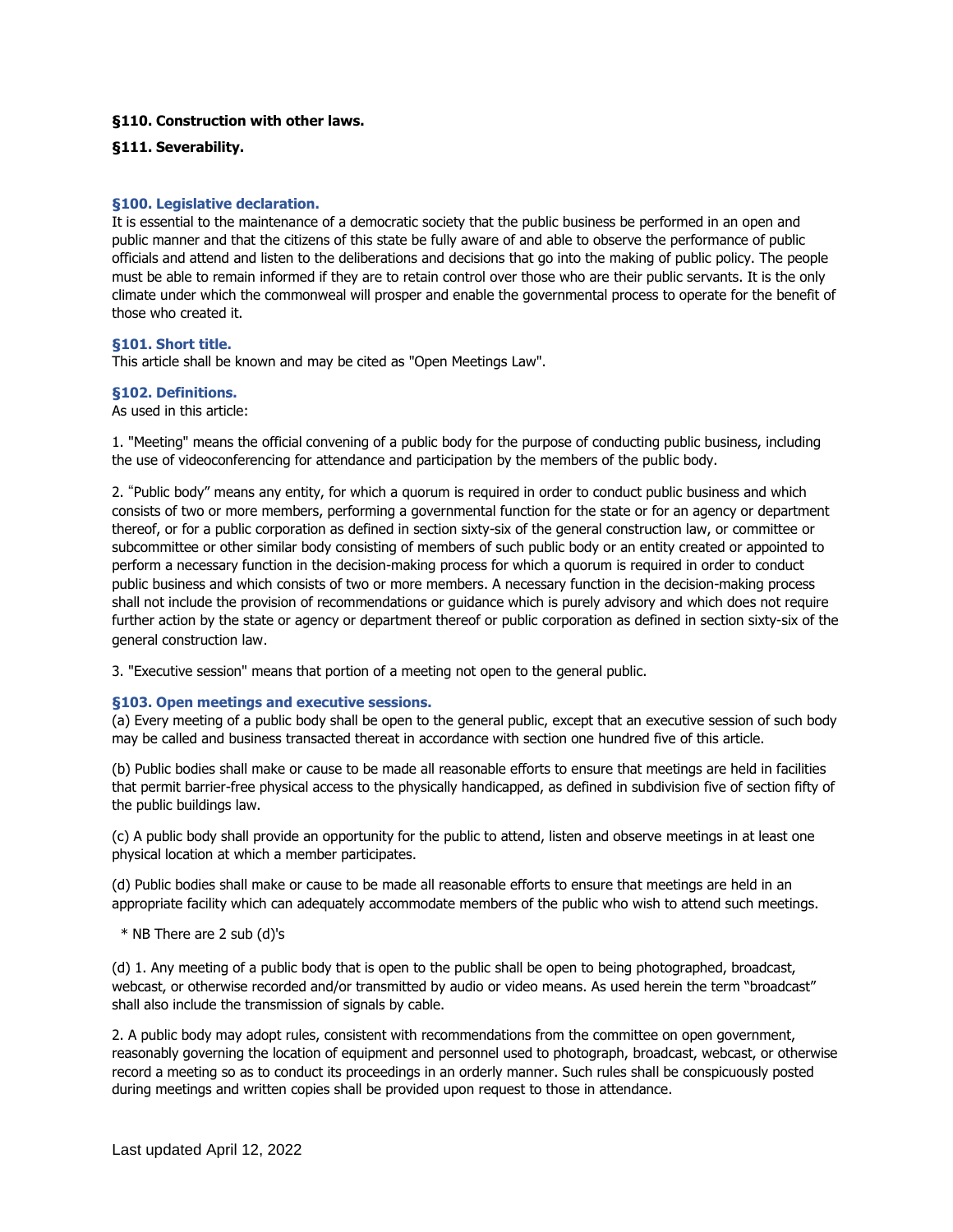(e) Agency records available to the public pursuant to article six of this chapter, as well as any proposed resolution, law, rule, regulation, policy or any amendment thereto, that is scheduled to be the subject of discussion by a public body during an open meeting shall be made available, upon request therefor, to the extent practicable at least twenty-four hours prior to the meeting during which the records will be discussed. Copies of such records may be made available for a reasonable fee, determined in the same manner as provided therefor in article six of this chapter. If the agency in which a public body functions maintains a regularly and routinely updated website and utilizes a high speed internet connection, such records shall be posted on the website to the extent practicable at least twenty-four hours prior to the meeting. An agency may, but shall not be required to, expend additional moneys to implement the provisions of this subdivision.

(f) Open meetings of an agency or authority shall be, to the extent practicable and within available funds, broadcast to the public and maintained as records of the agency or authority. If the agency or authority maintains a website and utilizes a high speed internet connection, such open meeting shall be, to the extent practicable and within available funds, streamed on such website in real-time, and posted on such website within and for a reasonable time after the meeting. For the purposes of this subdivision, the term "agency" shall mean only a state department, board, bureau, division, council or office and any public corporation the majority of whose members are appointed by the governor. For purposes of this subdivision, the term "authority" shall mean a public authority or public benefit corporation created by or existing under any state law, at least one of whose members is appointed by the governor (including any subsidiaries of such public authority or public benefit corporation), other than an interstate or international authority or public benefit corporation.

## <span id="page-2-0"></span>**§ 103-a. Videoconferencing by public bodies [Expires and deemed repealed July 1, 2024].**

1. For the purposes of this section, "local public body" shall mean a public corporation as defined in section sixtysix of the general construction law, a political subdivision as defined in section one hundred of the general municipal law or a committee or subcommittee or other similar body of such entity, or any entity for which a quorum is required in order to conduct public business and which consists of two or more members, performing a governmental function for an entity limited in the execution of its official functions to a portion only of the state, or a political subdivision of the state, or for an agency or department thereof. For the purposes of this section, a public body shall be as defined in subdivision two of section one hundred two of this article.

2. A public body may, in its discretion, use videoconferencing to conduct its meetings pursuant to the requirements of this article provided that a minimum number of members are present to fulfill the public body's quorum requirement in the same physical location or locations where the public can attend and the following criteria are met:

(a) the governing board of a county, city, town or village has adopted a local law, or a public body has adopted a resolution, or the senate and assembly have adopted a joint resolution, following a public hearing, authorizing the use of videoconferencing:

- (i) for itself and its committees or subcommittees; or,
- (ii) specifying that each committee or subcommittee may make its own determination;
- (iii) provided however, each community board in a city with a population of one million or more shall make its own determination;

(b) the public body has established written procedures governing member and public attendance consistent with this section, and such written procedures shall be conspicuously posted on the public website of the public body;

(c) members of the public body shall be physically present at any such meeting unless such member is unable to be physically present at any such meeting location due to extraordinary circumstances, as set forth in the resolution and written procedures adopted pursuant to paragraphs (a) and (b) of this subdivision, including disability, illness, caregiving responsibilities, or any other significant or unexpected factor or event which precludes the member's physical attendance at such meeting;

(d) except in the case of executive sessions conducted pursuant to section one hundred five of this article, the public body shall ensure that members of the public body can be heard, seen and identified, while the meeting is being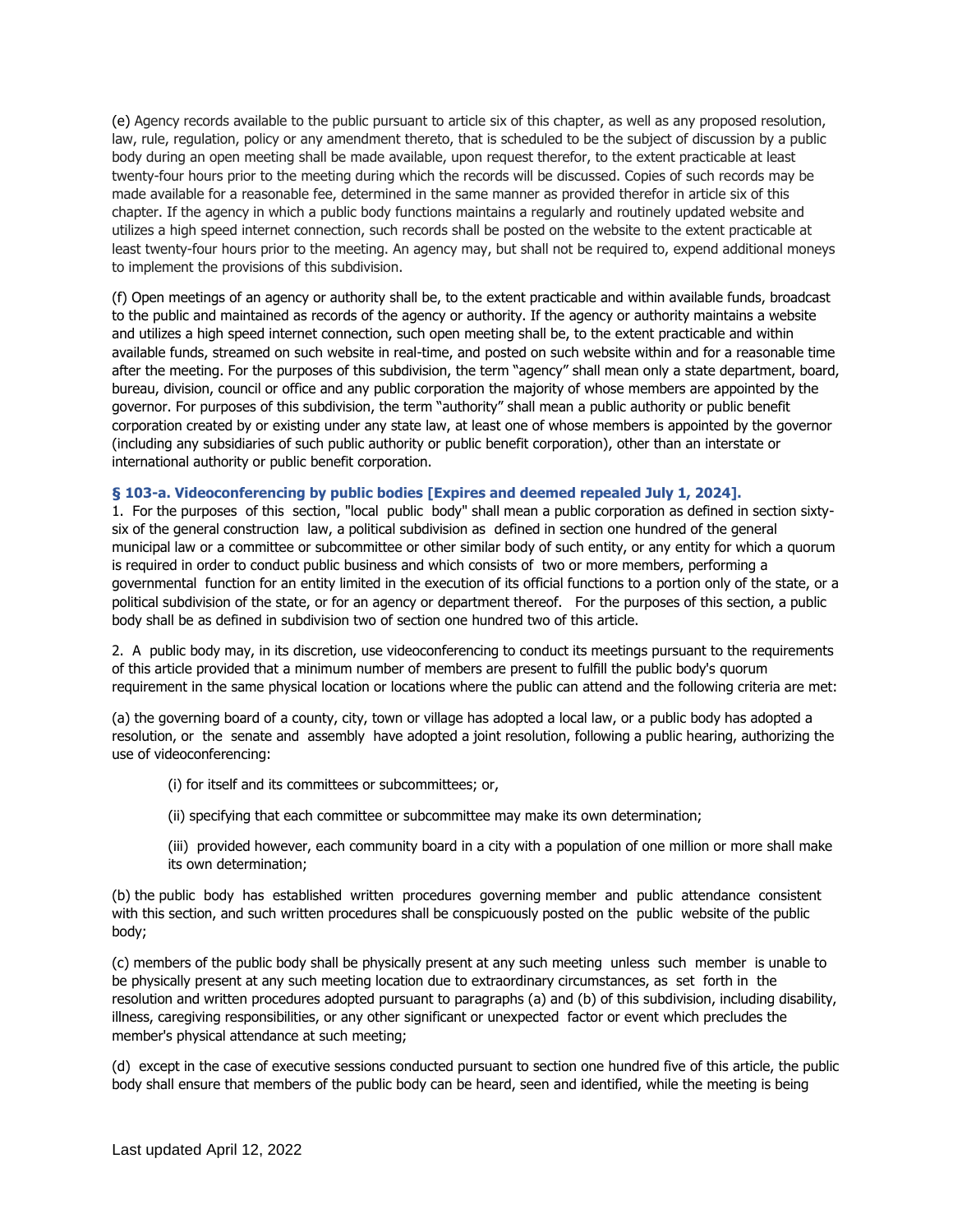conducted, including but not limited to any motions, proposals, resolutions, and any other matter formally discussed or voted upon;

(e) the minutes of the meetings involving videoconferencing shall include which, if any, members participated remotely and shall be available to the public pursuant to section one hundred six of this article;

(f) if videoconferencing is used to conduct a meeting, the public notice for the meeting shall inform the public that videoconferencing will be used, where the public can view and/or participate in such meeting, where required documents and records will be posted or available, and identify the physical location for the meeting where the public can attend;

(g) the public body shall provide that each meeting conducted using videoconferencing shall be recorded and such recordings posted or linked on the public website of the public body within five business days following the meeting, and shall remain so available for a minimum of five years thereafter. Such recordings shall be transcribed upon request;

(h) if videoconferencing is used to conduct a meeting, the public body shall provide the opportunity for members of the public to view such meeting via video, and to participate in proceedings via videoconference in real time where public comment or participation is authorized and shall ensure that videoconferencing authorizes the same public participation or testimony as in person participation or testimony; and

(i) a local public body electing to utilize videoconferencing to conduct its meetings must maintain an official website.

3. The in person participation requirements of paragraph (c) of subdivision two of this section shall not apply during a state disaster emergency declared by the governor pursuant to section twenty-eight of the executive law, or a local state of emergency proclaimed by the chief executive of a county, city, village or town pursuant to section twenty-four of the executive law, if the public body determines that the circumstances necessitating the emergency declaration would affect or impair the ability of the public body to hold an in person meeting.

4. No later than January first, two thousand twenty-four, the committee on open government, created by paragraph (a) of subdivision one of section eighty-nine of this chapter, shall issue a report to the governor, the temporary president of the senate, the speaker of the assembly, the chair of the senate standing committee on local government, the chair of the senate standing committee on investigations and government operations, the chair of the assembly standing committee on local governments, and the chair of the assembly standing committee on governmental operations concerning the application and implementation of such law and any further recommendations governing the use of videoconferencing by public bodies to conduct meetings pursuant to this section.

5. Open meetings of any public body that are broadcast or that use videoconferencing shall utilize technology to permit access by members of the public with disabilities consistent with the 1990 Americans with Disabilities Act (ADA), as amended, and corresponding guidelines. For the purposes of this section, "disability" shall have the meaning defined in section two hundred ninety-two of the executive law.

## <span id="page-3-0"></span>**§104. Public notice.**

1. Public notice of the time and place of a meeting scheduled at least one week prior thereto shall be given or electronically transmitted to the news media and shall be conspicuously posted in one or more designated public locations at least seventy-two hours before such meeting.

2. Public notice of the time and place of every other meeting shall be given or electronically transmitted, to the extent practicable, to the news media and shall be conspicuously posted in one or more designated public locations at a reasonable time prior thereto.

3. The public notice provided for by this section shall not be construed to require publication as a legal notice.

4. If videoconferencing is used to conduct a meeting, the public notice for the meeting shall inform the public that videoconferencing will be used, identify the locations for the meeting, and state that the public has the right to attend the meeting at any of the locations.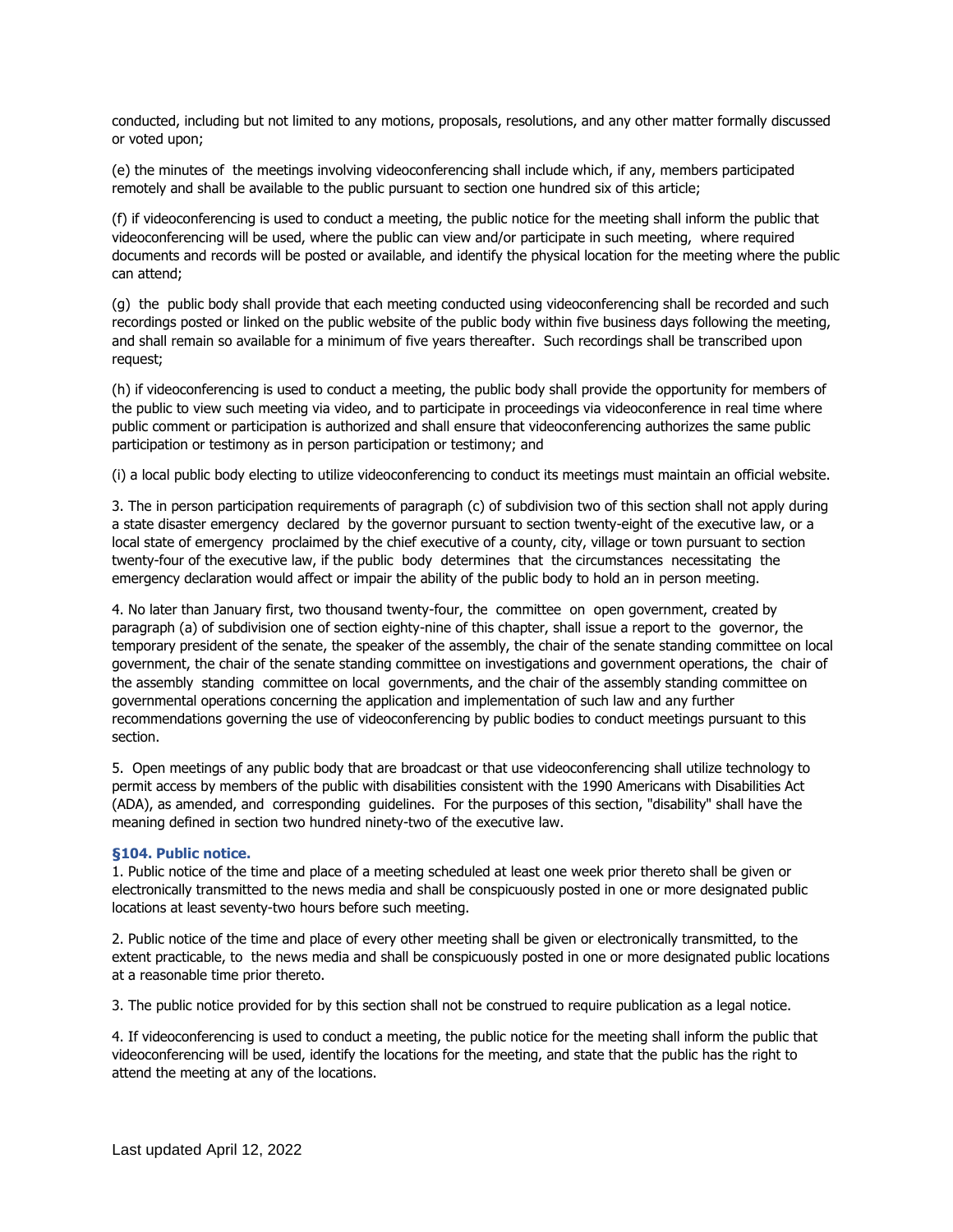5. If a meeting will be streamed live over the internet, the public notice for the meeting shall inform the public of the internet address of the website streaming such meeting.

6. When a public body has the ability to do so, notice of the time and place of a meeting given in accordance with subdivision one or two of this section, shall also be conspicuously posted on the public body's internet website.

#### <span id="page-4-0"></span>**§105. Conduct of executive sessions.**

1. Upon a majority vote of its total membership, taken in an open meeting pursuant to a motion identifying the general area or areas of the subject or subjects to be considered, a public body may conduct an executive session for the below enumerated purposes only, provided, however, that no action by formal vote shall be taken to appropriate public moneys:

a. matters which will imperil the public safety if disclosed;

b. any matter which may disclose the identity of a law enforcement agent or informer;

c. information relating to current or future investigation or prosecution of a criminal offense which would imperil effective law enforcement if disclosed;

d. discussions regarding proposed, pending or current litigation;

e. collective negotiations pursuant to article fourteen of the civil service law;

f. the medical, financial, credit or employment history of a particular person or corporation, or matters leading to the appointment, employment, promotion, demotion, discipline, suspension, dismissal or removal of a particular person or corporation;

g. the preparation, grading or administration of examinations; and

h. the proposed acquisition, sale or lease of real property or the proposed acquisition of securities, or sale or exchange of securities held by such public body, but only when publicity would substantially affect the value thereof.

2. Attendance at an executive session shall be permitted to any member of the public body and any other persons authorized by the public body.

#### <span id="page-4-1"></span>**§106. Minutes.**

1. Minutes shall be taken at all open meetings of a public body which shall consist of a record or summary of all motions, proposals, resolutions and any other matter formally voted upon and the vote thereon.

2. Minutes shall be taken at executive sessions of any action that is taken by formal vote which shall consist of a record or summary of the final determination of such action, and the date and vote thereon; provided, however, that such summary need not include any matter which is not required to be made public by the freedom of information law as added by article six of this chapter.

3. Minutes of meetings of all public bodies shall be available to the public in accordance with the provisions of the freedom of information law within two weeks from the date of such meeting except that minutes taken pursuant to subdivision two of this section shall be available to the public within one week from the date of the executive session. If the agency in which a public body functions maintains a regularly and routinely updated website and utilizes a high speed internet connection, such minutes shall be posted on the website within two weeks from the date of such meeting except that minutes taken pursuant to subdivision two of this section shall be available to the public within one week from the date of the executive session. For purposes of this subdivision unabridged video recordings or unabridged audio recordings or unabridged written transcripts may be deemed to be meeting minutes. Nothing in this section shall require the creation of minutes if the public body would not otherwise take them.

## <span id="page-4-2"></span>**§107. Enforcement.**

1. Any aggrieved person shall have standing to enforce the provisions of this article against a public body by the commencement of a proceeding pursuant to article seventy-eight of the civil practice law and rules, or an action for declaratory judgment and injunctive relief. In any such action or proceeding, if a court determines that a public body failed to comply with this article, the court shall have the power, in its discretion, upon good cause shown, to declare that the public body violated this article and/or declare the action taken in relation to such violation void, in whole or